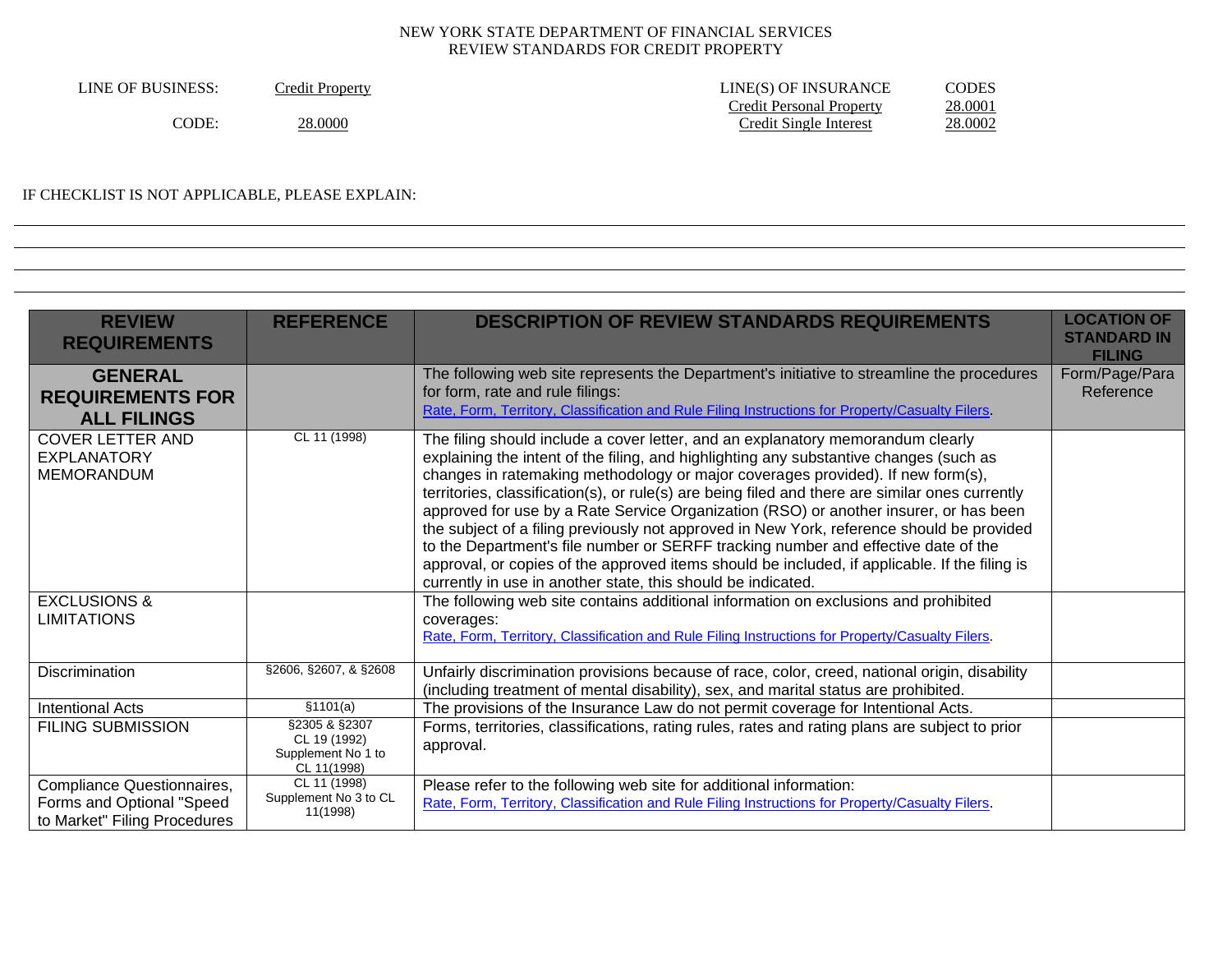| <b>REVIEW</b><br><b>REQUIREMENTS</b>             | <b>REFERENCE</b>                                                                                                                                 | <b>DESCRIPTION OF REVIEW STANDARDS REQUIREMENTS</b>                                                                                                                                                                                                                                                                                                                                                                                                                                                                                                                                                                                                                                                                                                                                                                                      | <b>LOCATION OF</b><br><b>STANDARD IN</b><br><b>FILING</b> |
|--------------------------------------------------|--------------------------------------------------------------------------------------------------------------------------------------------------|------------------------------------------------------------------------------------------------------------------------------------------------------------------------------------------------------------------------------------------------------------------------------------------------------------------------------------------------------------------------------------------------------------------------------------------------------------------------------------------------------------------------------------------------------------------------------------------------------------------------------------------------------------------------------------------------------------------------------------------------------------------------------------------------------------------------------------------|-----------------------------------------------------------|
|                                                  |                                                                                                                                                  |                                                                                                                                                                                                                                                                                                                                                                                                                                                                                                                                                                                                                                                                                                                                                                                                                                          |                                                           |
| PROHIBITED COVERAGES                             |                                                                                                                                                  | While the Department does not have an exhaustive list, some examples of prohibited<br>coverages include punitive damages and corporal punishment. Please refer to the<br>following web site for additional information: Rate, Form, Territory, Classification and Rule<br>Filing Instructions for Property/Casualty Filers.                                                                                                                                                                                                                                                                                                                                                                                                                                                                                                              |                                                           |
| SIDE BY SIDE<br><b>COMPARISON</b>                | CL 11 (1998)                                                                                                                                     | If the filing is a revision to existing form(s), territories, classification(s) or rule(s); Except for<br>simple, non-substantive changes, a side-by-side comparison of the form(s) or rule(s)<br>being proposed and those currently in use in New York, with all changes clearly marked<br>and explained in the company's cover letter or memorandum must be included. Revisions<br>to classifications and territories should include a comparison between those currently on<br>file (in New York) and those proposed, including relevant statistical data (experience) and<br>any rate or rate relativity effect. There should be a reference to the Department's<br>previous file number and/or a copy of the approval letter in which the current form(s),<br>territories, classification(s) or rule(s) were approved/acknowledged. |                                                           |
| <b>FORMS: POLICY</b><br><b>PROVISIONS</b>        | §2307, §3105, §3106,<br>§3404, §3407, §3407-a,<br>§3435 & Article 54<br>11 NYCRR 86 (Reg. 95)<br>11NYCRR153 (Reg. 135)<br>11NYCRR186 (Reg. 27-B) | The Commercial Lines Property Insurance Form Filing Compliance Questionnaire<br>contains detailed information for making a commercial property filing including required<br>policy provisions, exclusions, prohibited coverages, and standard language, available at:<br>Rate, Form, Territory, Classification and Rule Filing Instructions for Property/Casualty Filers.                                                                                                                                                                                                                                                                                                                                                                                                                                                                | Form/Page/Para<br>Reference                               |
| <b>APPLICATIONS</b>                              |                                                                                                                                                  |                                                                                                                                                                                                                                                                                                                                                                                                                                                                                                                                                                                                                                                                                                                                                                                                                                          |                                                           |
| Filing exemption                                 | \$2307(b)                                                                                                                                        | Applications which do not become part of the policy are exempt from filing requirements.<br>Please refer to Item I.N.1 of the Commercial Liability Insurance Form Filing Compliance<br>Questionnaire, available at: Rate, Form, Territory, Classification and Rule Filing<br><b>Instructions for Property/Casualty Filers.</b>                                                                                                                                                                                                                                                                                                                                                                                                                                                                                                           |                                                           |
| <b>Fraud Warning Statement</b>                   | \$403(d)<br>11NYCRR86.4(Reg. 95)                                                                                                                 | All applications must contain the prescribed fraud warning statement, which must be<br>incorporated immediately above the applicant's signature.                                                                                                                                                                                                                                                                                                                                                                                                                                                                                                                                                                                                                                                                                         |                                                           |
| <b>BLANK ENDORSEMENTS</b>                        |                                                                                                                                                  | Not permitted since a blank endorsement may change policy provisions without the proper<br>approval by this Department. An exception may be made for a blank form if its usage is<br>apparent based on the title/language of the form itself (such as a change in address form).<br>Forms containing check boxes with a space for language to be added are considered<br>blank endorsements and are subject to these rules.                                                                                                                                                                                                                                                                                                                                                                                                              |                                                           |
| <b>CANCELLATION &amp; NON-</b><br><b>RENEWAL</b> | \$3426<br>CL 14 (1986)<br>CL 11 (1989)<br>Supplement No 1 to CL 11<br>(1989)                                                                     | The Cancellation & Nonrenewal provisions apply to all commercial risk policies including<br>policies issued or issued for delivery in New York covering risks with multi-state locations<br>where the insured is principally headquartered in New York or the policy provides that<br>New York Law will govern. Please refer to the Commercial Lines Cancellation and<br>Nonrenewal Form Filing Compliance Questionnaire for detailed cancellation and<br>nonrenewal requirements, available at:<br>Rate, Form, Territory, Classification and Rule Filing Instructions for Property/Casualty Filers.                                                                                                                                                                                                                                     |                                                           |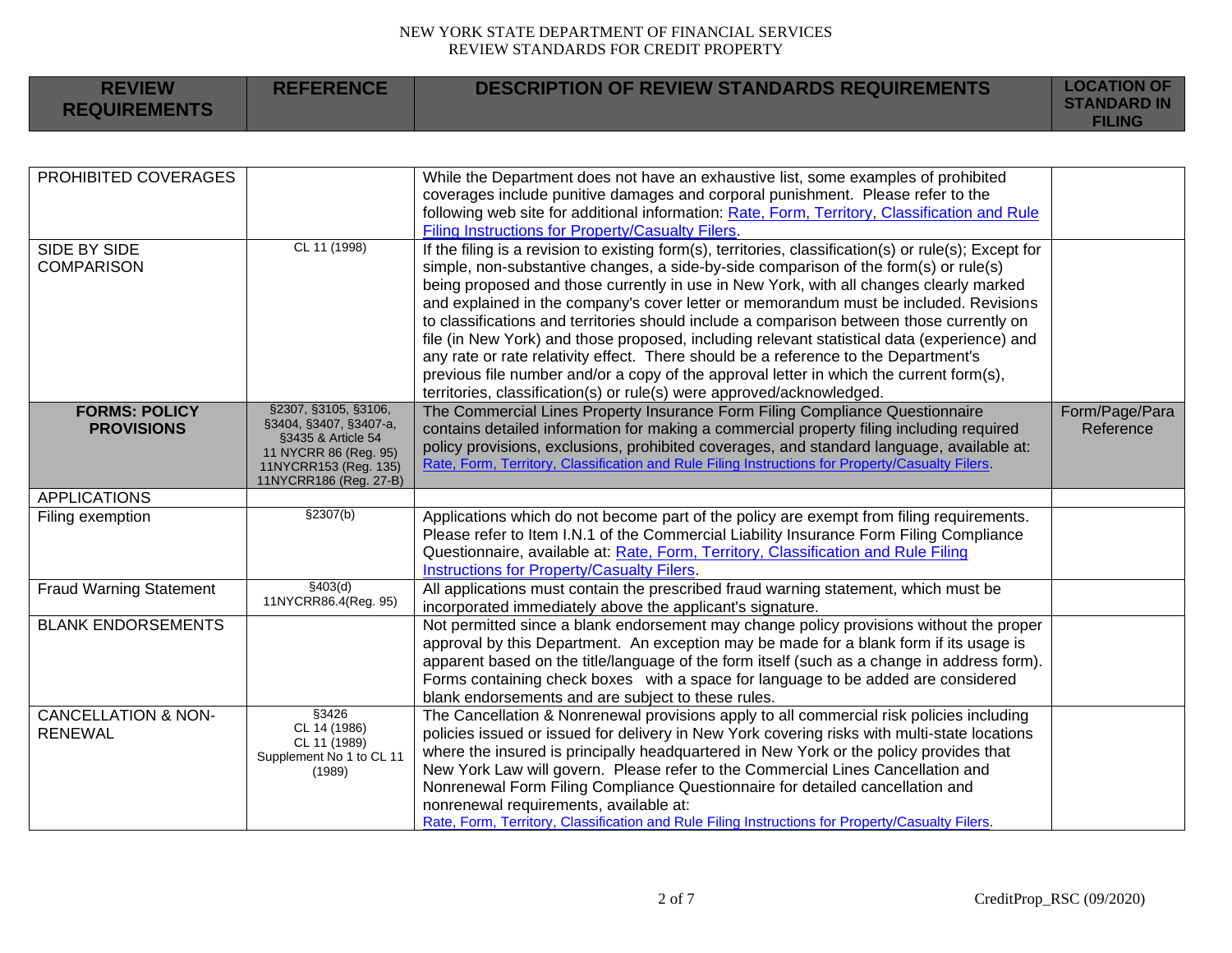| <b>REVIEW</b><br><b>REQUIREMENTS</b>    | <b>REFERENCE</b>                    | <b>DESCRIPTION OF REVIEW STANDARDS REQUIREMENTS</b>                                                                                                                                                                                                                                                                                                                                                                                                                                                                                                                                 | <b>LOCATION OF</b><br><b>STANDARD IN</b><br><b>FILING</b> |
|-----------------------------------------|-------------------------------------|-------------------------------------------------------------------------------------------------------------------------------------------------------------------------------------------------------------------------------------------------------------------------------------------------------------------------------------------------------------------------------------------------------------------------------------------------------------------------------------------------------------------------------------------------------------------------------------|-----------------------------------------------------------|
|                                         |                                     |                                                                                                                                                                                                                                                                                                                                                                                                                                                                                                                                                                                     |                                                           |
| Notice of Cancellation                  | §3426(b), (c), (h)(2), (g) &<br>(1) | The cancellation provisions must comply with the statutory requirements for the content of<br>the notice (including loss information), proof of notice, special provisions, and time frame<br>for giving notice. Any notice which fails to include a provision required by Section 3426<br>shall not be an effective notice of cancellation. Notice must be mailed/delivered to the first<br>name insured and to the insured's authorized agent or broker. Please refer to Item I.A of<br>the Commercial Lines Cancellation and Nonrenewal Form Filing Compliance<br>Questionnaire. |                                                           |
| Notice of Non Renewal                   | $§3426(e), (g), (h)(2)$ & (I)       | The nonrenewal provisions must comply with the statutory requirements for the content of<br>the notice (including loss information), proof of notice, special provisions, and time frame<br>for giving notice. Any notice which fails to include a provision required by Section 3426<br>shall not be an effective notice of nonrenewal. Notice must be mailed/delivered to the first<br>name insured and to the insured's authorized agent or broker. Please refer to Item I.B of<br>the Commercial Lines Cancellation and Nonrenewal Form Filing Compliance<br>Questionnaire.     |                                                           |
| <b>Required Policy Period</b>           | $$3426(a)(2)$ & (d)(2)              | A required policy period means a period of one year from the date as of which a covered<br>policy is renewed or first issued. A policy issued for less than one year must be in<br>compliance with statutory reasons outlined in $\S 3426(d)(2)$ . Please refer to Item II of the<br>Commercial Lines Cancellation and Nonrenewal Form Filing Compliance Questionnaire.                                                                                                                                                                                                             |                                                           |
| Permissible Reasons for<br>Cancellation | $$3426(b), (c)$ & (h)               | A policy may be cancelled for any valid underwriting reason during the first 60 days a<br>policy is in force. After the first 60 days, reasons for cancellation are limited to statutory<br>references. Please refer to Item I.A. 2 of the Commercial Lines Cancellation and<br>Nonrenewal Form Filing Compliance Questionnaire.                                                                                                                                                                                                                                                    |                                                           |
| Permissible Reasons for<br>Non Renewal  | $$3426(e)$ & (h)                    | A valid underwriting reason must be specifically listed in notice. Please refer to the<br>Commercial Lines Cancellation and Nonrenewal Form Filing Compliance Questionnaire.                                                                                                                                                                                                                                                                                                                                                                                                        |                                                           |
| <b>Conditional Renewal</b>              | \$3426(e)(1)(B)                     | A conditional renewal notice is required for any change in the policy less favorable to the<br>policyholder. Such notice must contain the specific reason or reasons for conditional<br>renewal and must comply with the statutory requirements for the content of the notice<br>(including loss information), proof of notice, special provisions, and time frame for giving<br>notice. Please refer to Item I.B.2 and I.B.3 of the Commercial Lines Cancellation and<br>Nonrenewal Form Filing Compliance Questionnaire.                                                          |                                                           |
| Suspension                              | Line 28 of §3404(e)<br>\$3426(m)    | A suspension of coverage shall not be considered a cancellation of coverage. However,<br>the suspension provision may not be more restrictive than that of the standard fire policy<br>provisions.                                                                                                                                                                                                                                                                                                                                                                                  |                                                           |
| <b>FORMS MISCELLANEOUS</b>              | \$3407(a)                           | All Property and Casualty insurance policies must contain a provision equal or more<br>favorable to the provisions of §3407(a).                                                                                                                                                                                                                                                                                                                                                                                                                                                     |                                                           |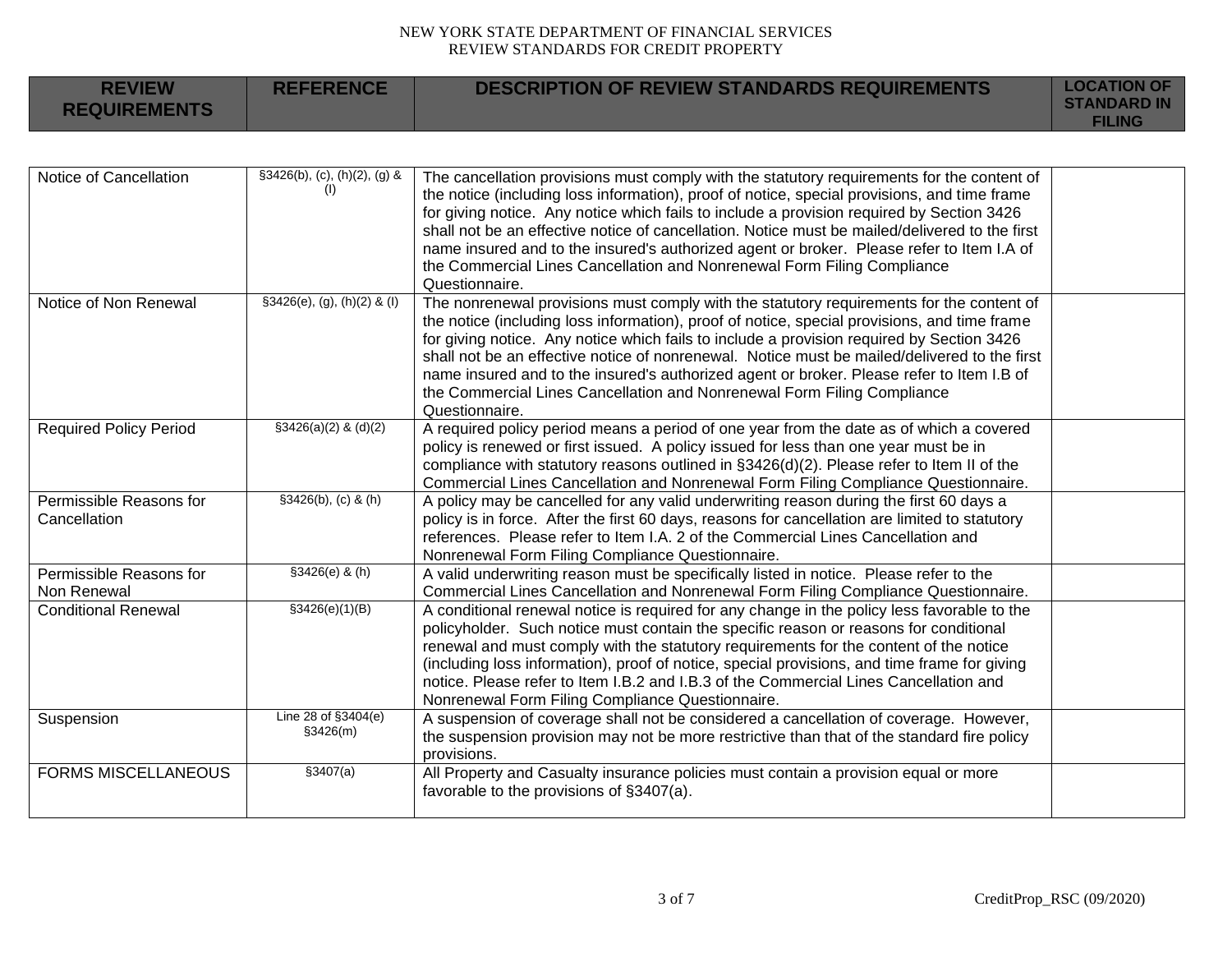**REFERENCE DESCRIPTION OF REVIEW STANDARDS REQUIREMENTS LOCATION OF** 

**REVIEW** 

| <b>REQUIREMENTS</b>           |                                                          |                                                                                                                                                                                                                                                                                                                                                                                                                                                                                                                                                                                                                                                                                                                                                                                                                                                                                                                                                     | <b>STANDARD IN</b><br><b>FILING</b> |
|-------------------------------|----------------------------------------------------------|-----------------------------------------------------------------------------------------------------------------------------------------------------------------------------------------------------------------------------------------------------------------------------------------------------------------------------------------------------------------------------------------------------------------------------------------------------------------------------------------------------------------------------------------------------------------------------------------------------------------------------------------------------------------------------------------------------------------------------------------------------------------------------------------------------------------------------------------------------------------------------------------------------------------------------------------------------|-------------------------------------|
|                               |                                                          |                                                                                                                                                                                                                                                                                                                                                                                                                                                                                                                                                                                                                                                                                                                                                                                                                                                                                                                                                     |                                     |
| <b>Numbered Forms</b>         | $\sqrt{(b)}$                                             | All policy forms and endorsements filed with the Department must include an identification<br>number. Please refer to Item I.h of the Commercial Lines Property Insurance Form Filing<br>Compliance Questionnaire, available at Rate, Form, Territory, Classification and Rule<br>Filing Instructions for Property/Casualty Filers.                                                                                                                                                                                                                                                                                                                                                                                                                                                                                                                                                                                                                 |                                     |
| <b>Unlicensed Companies</b>   | \$2307(b)                                                | All policy forms and endorsements filed with the Department may only include the names<br>of insurers licensed in the State of New York. Please refer to Item I.f of the Commercial<br>Lines Property Insurance Form Filing Compliance Questionnaire, available at Rate, Form,<br>Territory, Classification and Rule Filing Instructions for Property/Casualty Filers.                                                                                                                                                                                                                                                                                                                                                                                                                                                                                                                                                                              |                                     |
| <b>FICTITIOUS GROUPS</b>      | §3435<br>11NYCRR301 (Reg. 134)<br>11NYCRR153 (Reg. 135)  | The provisions of §3435 and Regulations 134 and 135 do not permit fictitious groups.<br>The issuance of group property & casualty insurance is limited to either not-for-profit or<br>municipality insureds, or purchasing groups formed under the Federal Liability Risk<br>Retention Act of 1986 or quasi-group policies through a mass merchandising, safety<br>group or similar program, in connection with State law or a Federal purchasing group.<br>Please refer Item II of the Commercial Lines Property Insurance Form Filing Compliance<br>Questionnaire, available at Rate, Form, Territory, Classification and Rule Filing<br>Instructions for Property/Casualty Filers.                                                                                                                                                                                                                                                               |                                     |
| <b>GROUP POLICIES</b>         | \$3435<br>11NYCRR301 (Reg. 134)<br>11NYCRR153 (Reg. 135) | The provisions of §3435 and Regulations 134 and 135 do not permit fictitious groups.<br>The issuance of group property & casualty insurance is limited to either not-for-profit or<br>municipality insureds, or purchasing groups formed under the Federal Liability Risk<br>Retention Act of 1986 or quasi-group policies through a mass merchandising, safety<br>group or similar program, in connection with State law or a Federal purchasing group.<br>Group policies must comply with the provisions of Regulations 134 & 135 including the<br>following: general requirements, group policy minimum standards, premium collection and<br>payment, dividend plans and form and rate filings requirements. Please refer Item II of<br>the Commercial Lines Property Insurance Form Filing Compliance Questionnaire,<br>available at Rate, Form, Territory, Classification and Rule Filing Instructions for<br><b>Property/Casualty Filers.</b> |                                     |
| <b>LIBERALIZATION CLAUSE</b>  |                                                          | Please refer Item I.J of the Commercial Lines Property Insurance Form Filing Compliance<br>Questionnaire, available at Rate, Form, Territory, Classification and Rule Filing<br><b>Instructions for Property/Casualty Filers.</b>                                                                                                                                                                                                                                                                                                                                                                                                                                                                                                                                                                                                                                                                                                                   |                                     |
| <b>LOSS SETTLEMENT</b>        | Line 150 of §3404(e)                                     | Must be paid within 60 days of proof of loss.                                                                                                                                                                                                                                                                                                                                                                                                                                                                                                                                                                                                                                                                                                                                                                                                                                                                                                       |                                     |
| <b>Action Against Company</b> | Line 157 of §3404(e)                                     | No suit or action on this policy for the recovery of any claim shall be sustainable in any<br>court of law or equity unless all the requirements of this policy shall have been complied<br>with, and unless commenced within twenty-four months next after inception of the loss.                                                                                                                                                                                                                                                                                                                                                                                                                                                                                                                                                                                                                                                                  |                                     |
| <b>APPRAISAL</b>              | $\overline{\S}3408$                                      | Procedure for selection of umpire on failure to agree.                                                                                                                                                                                                                                                                                                                                                                                                                                                                                                                                                                                                                                                                                                                                                                                                                                                                                              |                                     |
| <b>ARBITRATION</b>            |                                                          | Arbitration of disputes between an insured and the insurer may not be required.                                                                                                                                                                                                                                                                                                                                                                                                                                                                                                                                                                                                                                                                                                                                                                                                                                                                     |                                     |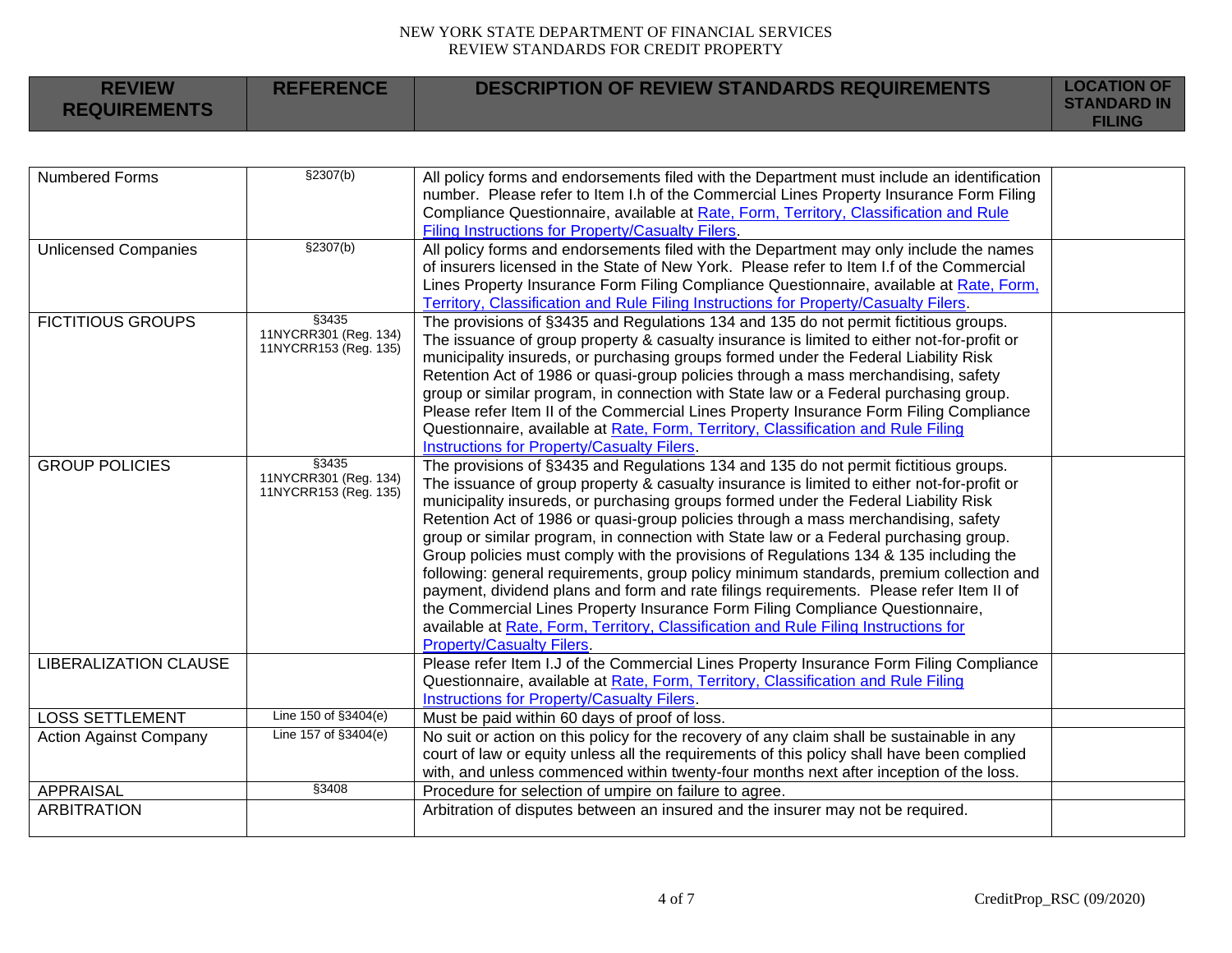| <b>REVIEW</b><br><b>REQUIREMENTS</b>                             | <b>REFERENCE</b>       | <b>DESCRIPTION OF REVIEW STANDARDS REQUIREMENTS</b>                                                                                                                                                                                                                                                                                                                                                                                                                                                                                                                  | <b>LOCATION OF</b><br><b>STANDARD IN</b><br><b>FILING</b> |
|------------------------------------------------------------------|------------------------|----------------------------------------------------------------------------------------------------------------------------------------------------------------------------------------------------------------------------------------------------------------------------------------------------------------------------------------------------------------------------------------------------------------------------------------------------------------------------------------------------------------------------------------------------------------------|-----------------------------------------------------------|
|                                                                  |                        |                                                                                                                                                                                                                                                                                                                                                                                                                                                                                                                                                                      |                                                           |
| MORTGAGEE/<br><b>LIENHOLDER</b>                                  | Line 68 of §3404(e)    | If loss hereunder is made payable, in whole or in part, to a designated mortgagee not<br>named herein as the insured, such interest in this policy may be cancelled by giving to<br>such mortgagee a ten days' written notice of cancellation.                                                                                                                                                                                                                                                                                                                       |                                                           |
| <b>OTHER INSURANCE</b>                                           | Line 25 of §3404(e)    | The other insurance provision may not be more restrictive than that of the standard fire<br>policy provisions.                                                                                                                                                                                                                                                                                                                                                                                                                                                       |                                                           |
| STANDARD PROVISIONS<br>FOR CREDIT PROPERTY<br><b>FORM FILING</b> | 11NYCRR186 (Reg. 27-B) | The Credit Card, Debit Card or Checking Account Group Policies Form Filing Compliance<br>Questionnaire contains detailed information for making a credit card, debit card or<br>checking account group policies form filing including required policy provisions,<br>exclusions, prohibited coverages, and standard language when the cost of insurance is<br>passed on to the borrower; available at: Rate, Form, Territory, Classification and Rule<br><b>Filing Instructions for Property/Casualty Filers</b>                                                     |                                                           |
| <b>SUBROGATION</b>                                               | Line 162 of §3404(e)   | Policy must contain a subrogation provision                                                                                                                                                                                                                                                                                                                                                                                                                                                                                                                          |                                                           |
| PARTICIPATING POLICIES                                           | §4106                  | A participating policy provision is not required. However, when the provision is included,<br>the board of directors may make reasonable classifications of policies in order to issue<br>payment of dividends. Such classifications must be filed for approval and be fair and not<br>unfairly discriminatory.                                                                                                                                                                                                                                                      |                                                           |
| <b>VOIDANCE</b>                                                  | §3105 & §3106          | May not void a policy unless the misrepresentation is material. No misrepresentation<br>shall be deemed material unless knowledge by the insurer of the facts misrepresented<br>would have led to a refusal by the insurer to make such contract. Please refer to Item I.H<br>of the Commercial Liability Insurance Form Filing Compliance Questionnaire and Item I.c<br>of the Commercial Lines Property Form Filing Compliance Questionnaire, available at:<br>Rate, Form, Territory, Classification and Rule Filing Instructions for Property/Casualty<br>Filers. |                                                           |
| <b>WARRANTIES</b>                                                | §3106                  | A breach of warranty shall not void a policy unless the breach of warranty is material.                                                                                                                                                                                                                                                                                                                                                                                                                                                                              |                                                           |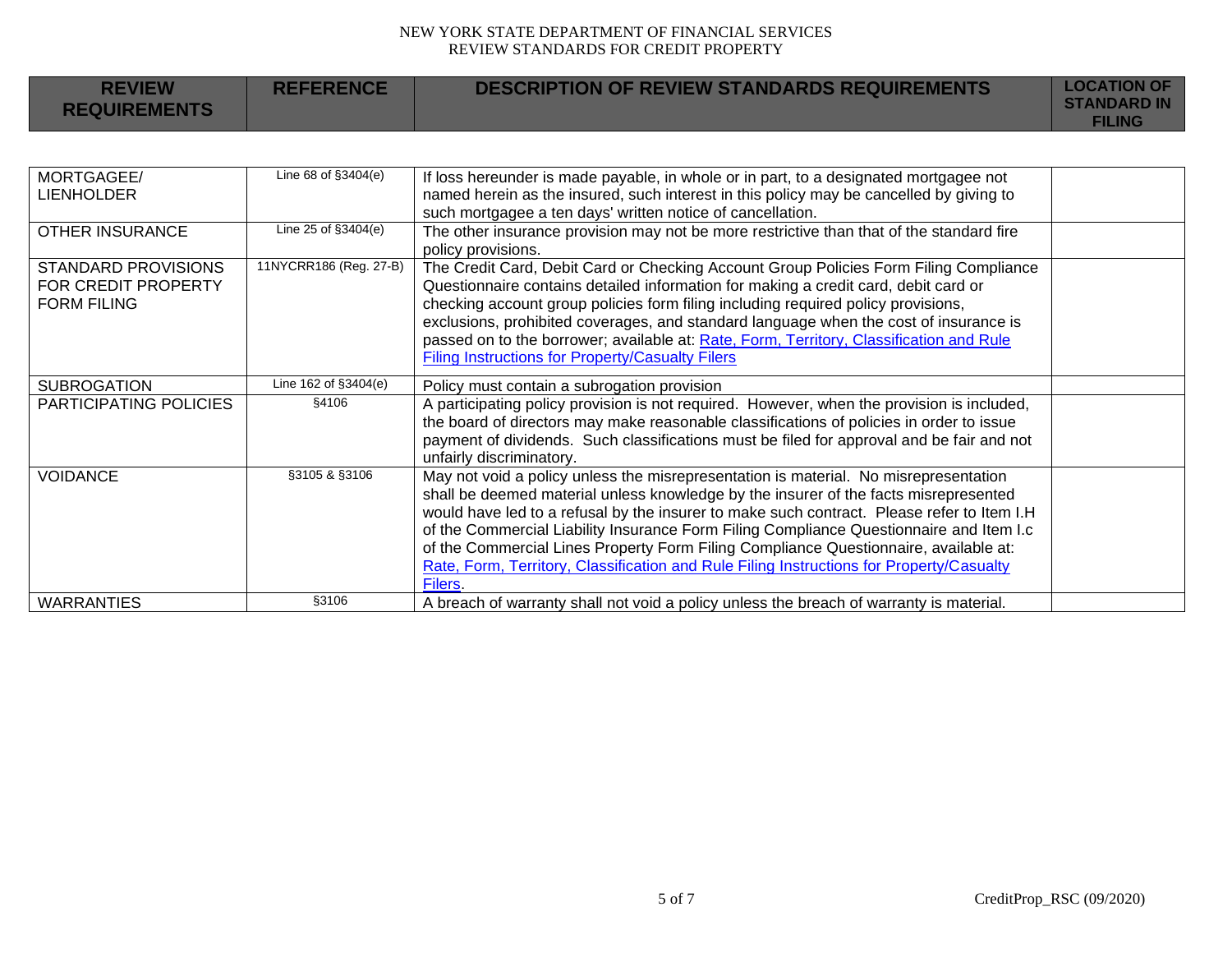| <b>REVIEW</b><br><b>REQUIREMENTS</b>                                                | <b>REFERENCE</b>                                                             | <b>DESCRIPTION OF REVIEW STANDARDS REQUIREMENTS</b>                                                                                                                                                                                                                                                                                                                                                                                                                                                                                                                                                                                                                                                                                                                                                                                                                                                                   | <b>LOCATION OF</b><br><b>STANDARD IN</b><br><b>FILING</b> |
|-------------------------------------------------------------------------------------|------------------------------------------------------------------------------|-----------------------------------------------------------------------------------------------------------------------------------------------------------------------------------------------------------------------------------------------------------------------------------------------------------------------------------------------------------------------------------------------------------------------------------------------------------------------------------------------------------------------------------------------------------------------------------------------------------------------------------------------------------------------------------------------------------------------------------------------------------------------------------------------------------------------------------------------------------------------------------------------------------------------|-----------------------------------------------------------|
|                                                                                     |                                                                              |                                                                                                                                                                                                                                                                                                                                                                                                                                                                                                                                                                                                                                                                                                                                                                                                                                                                                                                       |                                                           |
| <b>RATES &amp; RATING</b><br><b>PLANS</b>                                           | §2304 & §2344<br>11NYCRR161 (Reg. 129)<br>Supplement No 4 to CL 11<br>(1998) | All rates, rating plans, and rating rules filings must be submitted in accordance with the<br>instructions of Supplement No. 4 to Circular Letter 11 (1998) which outlines the new<br>mandatory filing procedures effective September 16, 2002. These procedures contain the<br>minimum required information that must accompany all rate, rating plan, and rating rule<br>filings. Rate filings must include appropriate supporting information as outlined in the<br>Rate Filing Sequence Checklist. Please note the relevant requirements contained in<br>Section 2304 of the New York Insurance Law. For commercial lines filings subject to flex-<br>rating under Section 2344, please also refer to Regulation 129 (11 NYCRR 161). Please<br>refer to the following web site for additional information at:<br>Rate, Form, Territory, Classification and Rule Filing Instructions for Property/Casualty Filers. | Form/Page/Para<br>Reference                               |
| ADOPTIONS OF RATE<br><b>SERVICE</b><br><b>ORGANIZATIONS (RSO)</b><br><b>FILINGS</b> |                                                                              |                                                                                                                                                                                                                                                                                                                                                                                                                                                                                                                                                                                                                                                                                                                                                                                                                                                                                                                       |                                                           |
| Me Too Filings                                                                      | §2306<br>11 NYCRR 161.7<br>(Reg. 129)                                        | The insurer may discharge its rate filing obligation by giving notice that it uses rates and<br>rate information prepared by a designated rate service organization. Please refer to<br>Regulation 129 for the filing of rates and the relation and role of rates published by a rate<br>service organization and the Department's web site for additional filing information at:<br>Rate, Form, Territory, Classification and Rule Filing Instructions for Property/Casualty Filers.                                                                                                                                                                                                                                                                                                                                                                                                                                 |                                                           |
| <b>CREDIT SCORING AND</b><br><b>REPORTS</b>                                         |                                                                              | The use of credit scoring and reports is limited to the initial underwriting and/or initial tier<br>placement of the risk.                                                                                                                                                                                                                                                                                                                                                                                                                                                                                                                                                                                                                                                                                                                                                                                            |                                                           |
| <b>PRICING</b>                                                                      | §2304 & §2344<br>11NYCRR161 (Reg. 129)<br>CL 19 (1992) & CL 4<br>(1996)      | The following web site contains the mandatory filing procedures:<br>Rate, Form, Territory, Classification and Rule Filing Instructions for Property/Casualty Filers.                                                                                                                                                                                                                                                                                                                                                                                                                                                                                                                                                                                                                                                                                                                                                  |                                                           |
| <b>Payment Plans</b>                                                                |                                                                              | Payment plans are outside of the rating structure, and do not have to be filed with the<br>Department or included as part of the manual rates.                                                                                                                                                                                                                                                                                                                                                                                                                                                                                                                                                                                                                                                                                                                                                                        |                                                           |
| Service Charges                                                                     |                                                                              | Late payment fees, reinstatement fees, and premium installment fees are to be classified<br>as service fees that are outside of the rating structure, and do not have to be filed with the<br>Department or included as part of the manual rates.                                                                                                                                                                                                                                                                                                                                                                                                                                                                                                                                                                                                                                                                     |                                                           |